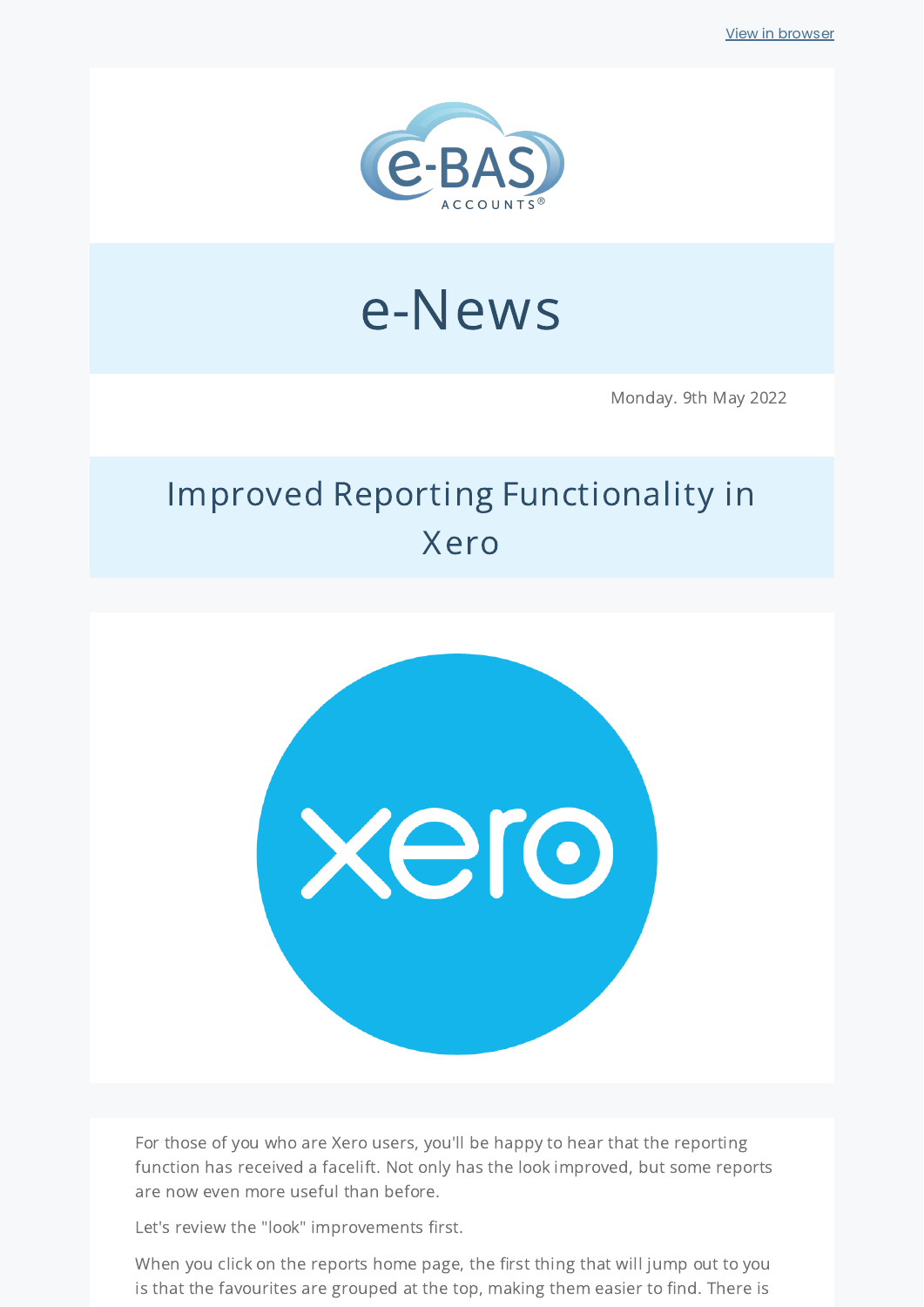also a new toggle switch allowing you to show report descriptions or remove them. The search function has been enhanced, allowing you to search for a report by title or keyword. If there are report sections that are not relevant to your business, you can easily collapse them out of sight. Lastly, there is a 3-dot overflow menu attached to some reports which provides access to extra related reports.

Now for the usefulness side of things.

The aged receivables and payables reports have some new options. These options will help to make these reports easier to understand. They include:

- Show by period shows ageing as month number or as the month name comparison period.
- Show percentage displays the percentage of the total of each ageing period.
- Contact account number there is a new checkbox to show or hide the number.
- Total column finally, there is a new column displaying the total owed to/by each supplier/customer which will now show as default.

Saving the best for last, there are some new reports attached to the "Contact Transaction Summary report". As mentioned above, there is a 3-dot overflow menu next to this report which shows extra, related reports. These include the "Supplier Bill Activity" report, the "Customer Invoice Activity" report and the "Contact Cash Activity" report. If you've been using Xero for a while like us, you'll know that a generic supplier or customer activity report was not easy to create. Well, now it is finally! I know our clients will really make use of this one!

So next time you log into Xero, take a look at the updated reports home page. I think you'll agree that it is definitely easier to navigate!

## Latest Articles



#### **\$450 Super [Guarantee](https://www.e-bas.com.au/450-super-guarantee-threshold-scrapped/) Threshold Scrapped!**

From 1 July 2022, the \$450 threshold for super guarantee will be removed.



#### **[Victorian](https://www.e-bas.com.au/victorian-casual-workers-to-receive-personal-leave-pay/) Casual Workers to Receive Personal Leave Pay**

In what may be just a political stunt given it's an election year, the Victorian Government has announced that from March 2022, some casual



#### **ATO To Report Your Tax Debt To Credit Rating [Bureaus](https://bit.ly/3M9ccup)**

If your business has a tax debt of at least \$100K and it is overdue by more than 90 days, chances are you will soon receive a letter from the ATO explaining

### STP PHASE 2

#### **STP Phase 2 - [Getting](https://www.e-bas.com.au/stp-phase-2-getting-down-and-dirty/) Down & Dirty**

This is the third blog in a series about STP Phase 2. In this blog, we'll get down and dirty and cover the detail behind STP Phase 2.